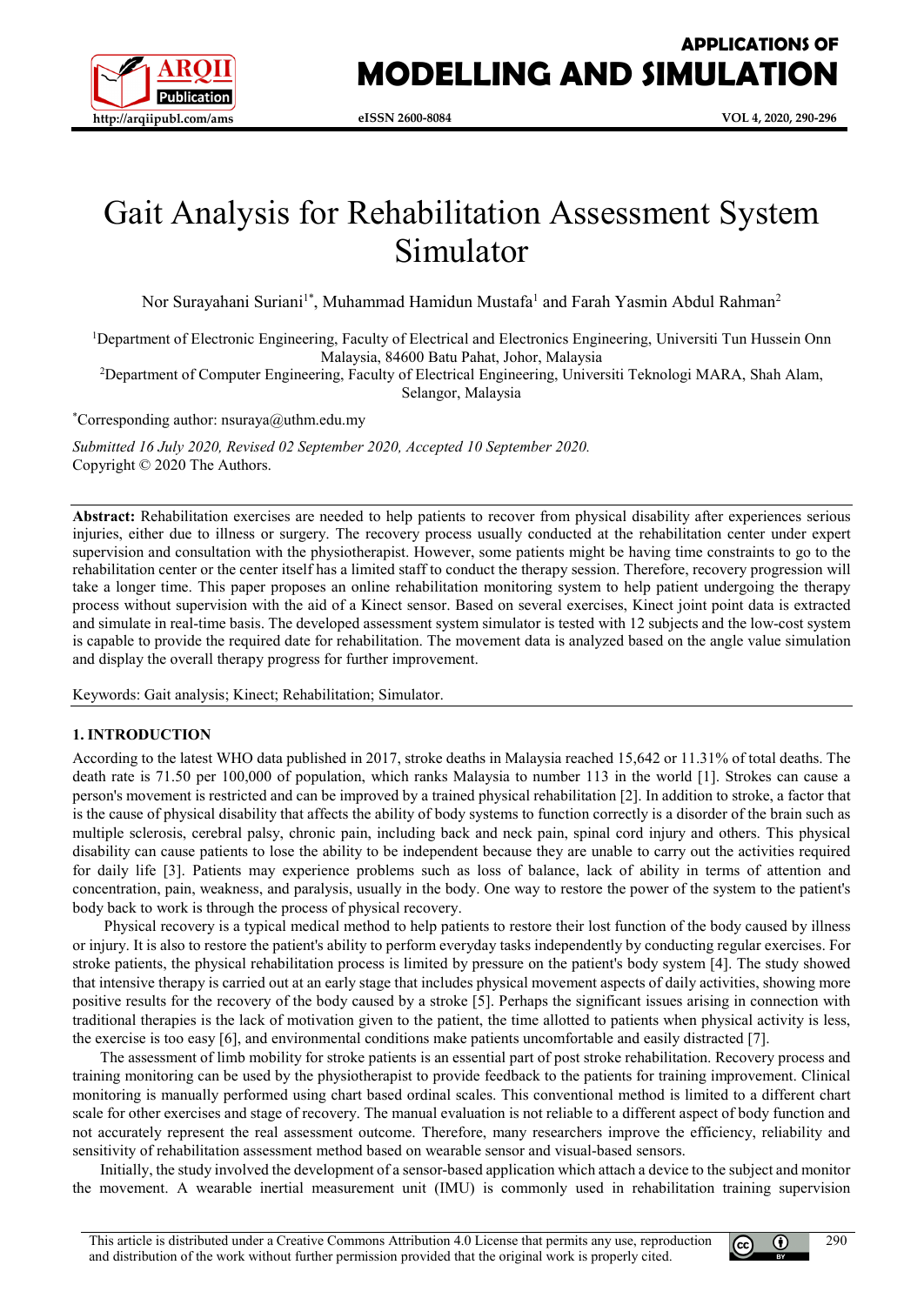applications. Wearable devices are cheaper, compact and easy to set up and operate. The wearable sensor, such as an accelerometer is used to emphasize the clinical applications of fall detection during rehabilitation treatment [9]. Zhang *et al*. used sensing devices such as accelerometer sensor, gyroscope and magnetic sensor to develop motion tracking system and model 3D animation for rehabilitation patients with chronic pulmonary disease and stroke [10]. Mazilu *et al*. used accelerometers to analyze the gait for Parkinson disease [11]. Bartalesi *et al*. suggested a kinesthetic wearable sensor in an upper limb gesture recognition system for stroke patients [12]. Pan *et al*. focused on upper part rehabilitation treatment for home-based monitoring online system [13]. Dobkin *et al*. classified activity pattern and speeds for healthy and hemiplegic patients by placing an accelerometer over the tibia, which is just above the ankle [14].

However, the wearable sensor method solely depends on the placement or positions of sensors during exercise. Users will move on control manner because they worried if the device will result in an error or damaged. The challenges of sequence variations among the subject might produce a different result. Therefore, a study in rehabilitation assessment opts for another option which is a vision-based sensor. The Kinect sensor has been widely used to perform an automatic evaluation in rehabilitation assessment. A study reported in [15] used a 3D view of the computer system for the assessment and rehabilitation of cognitive-based Kinect device. Kinect device used to detect connection joints in the human body and the detection of facial features (nose, eyes, ears) to exercise psychomotor ranging from touching the facial features by hand or movement of hands. Then, the subject can be monitored and assessed the exercise, whether the subject performed incorrect training. This system has been evaluated by a total of 15 users and achieved 92.28% accuracy. This performance is suitable for the integrated system in cognitive rehabilitation platform mode.

The Kinect sensor potential is shown by another achievement to assess the likelihood of recovering two teenagers with cerebral palsy (CP) in public schools [16]. This system allows physical therapists to develop a series based on the movement of upper limb exercise for the restoration of lasting motor impairment for each participant. This system also helps people to practice motor activity independently. Game-based approach for rehabilitation patients also utilized the Kinect sensor to perform a particular task and exercise for stroke patient recovery [17]. The game-based method allows users to control and interact with the game console without the need to touch a game controller and provide remedial training for stroke patients who have had a failure of the lower limbs [18]. The game-based method is simple in terms of functionality, and the game is useful for the recovery of the affected upper limb function. Meanwhile, patients were encouraged actively like to play games and reduce drastic movements of the body, thus avoiding stress on the cardiovascular system [19]. Vision-based rehabilitation exercise simulation system utilizes pattern recognition technique to achieve the objective in clinical assessment. Supervise classification techniques are often corporate to measure the vital information from the sensor and produce valid result correlated with expert evaluation. For example, a support vector machine (SVM) was used to classify the severity of Parkinson's disease in [20].

This paper develops and evaluates a real-time home-based rehabilitation assessment using a low-cost assessment system with Kinect sensor data manipulation. Kinect joint point data is extracted and simulate in real-time basis for further assessment and analysis. Conventionally, the assessment is conducted manually by clinicians using a chart-based ordinal scale, which is inefficient and subjective. At the same time, the patient's needs to go to the therapy center weekly or monthly for progression analysis. A low cost sensing camera technology capable of providing a mark for the entire body on a conventional PC is used. The technique combines a variety of technologies to help people with disabilities in the process of physical recovery, and it is developed in a variety of situations. Using the Kinect system, it can be a method that can be used by patients for the therapy process. By using this system, the patient can carry out the recovery process without the presence of the therapist.

#### **2. METHODOLOGY**

Figure 1 shows the Kinect camera setup during the data acquisition process to record and capture the subject movements. Figure 2 emphasizes on the flowchart of the rehabilitation assessment simulator. After the subject is detected, the simulator will display each of the 25 body joint points and track the exercise movement in real-time. Hence, the subject needs to select which type of exercise they want to perform. The simulator will calculate the distance of the chosen joint point using Equation (1) and followed by the angle calculation utilizing the law of cosine formula. The simulator will plot and display the angle value for subject references. Further assessment is needed to evaluate the subject performance by calculating the average peak angle. Then, subject conditions will be determined and categorized into Weak, Average or Good conditions by analyzing the threshold setting value for each of the exercises.

The simulator is developed so that the patient can be trained by following the sequence of steps in the recovery process using the Kinect device. The patient will be instructed to do a correct exercise so that they can do the training at home and recorded the data of the movement at home by using a Kinect device.



Figure 1. Kinect setup for data acquisition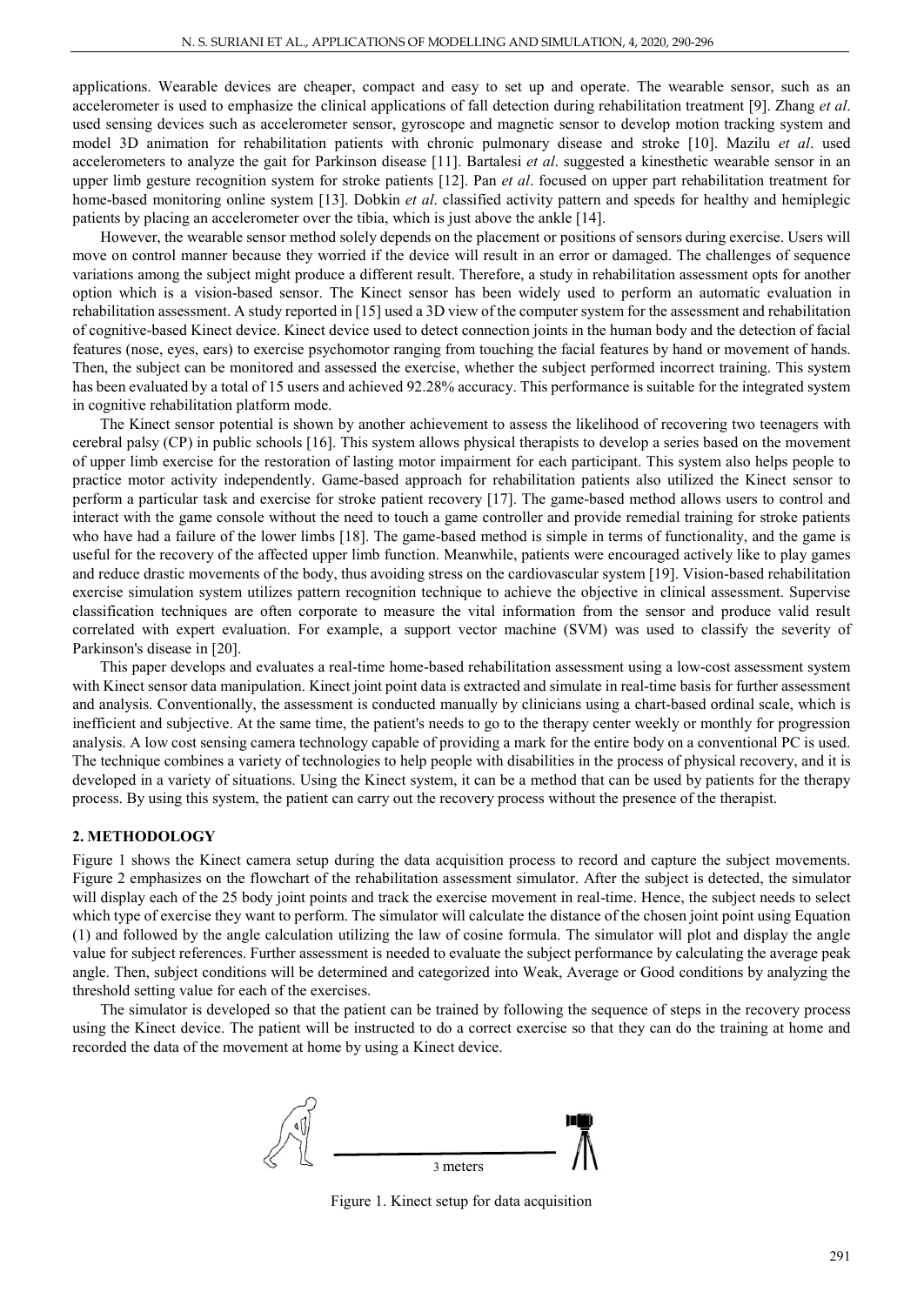

Figure 2. Proposed workflow for rehabilitation assessment simulator

#### **2.1 Joint Point Distance**

The joint point angle for selected skeleton data used to assess the progress of exercise movement. The angle was calculated based on a mathematical basis which depends on the length or distance for certain joints (*x, y*). The calculation distance, *d* is determined by the following:

$$
d = \sqrt{(x_2 - x_1)^2 + (y_2 - y_1)^2} \tag{1}
$$

where  $(x, y)$  is the coordinates of both points. Then the angle was determined using cosine rule formula, and each exercise is setting to different angle position. Figure 3 shows how the joint point angle is selected from the joint point distance. For hand raise exercise, the distance is calculated using hand tip and knee from the spine base joint point. The reference angle for sit up movement is calculated from the distance of the shoulder and knee from the spine base joint point. While for the squat exercise, the angle reference for sit up movement is calculated from the distance of knee and ankle from the spine base joint point. The hand raise and sit up exercises measure the subject condition for upper limb and lower limb, respectively. Only the squat exercise uses the analyze subject performance condition for both upper limb and lower limb.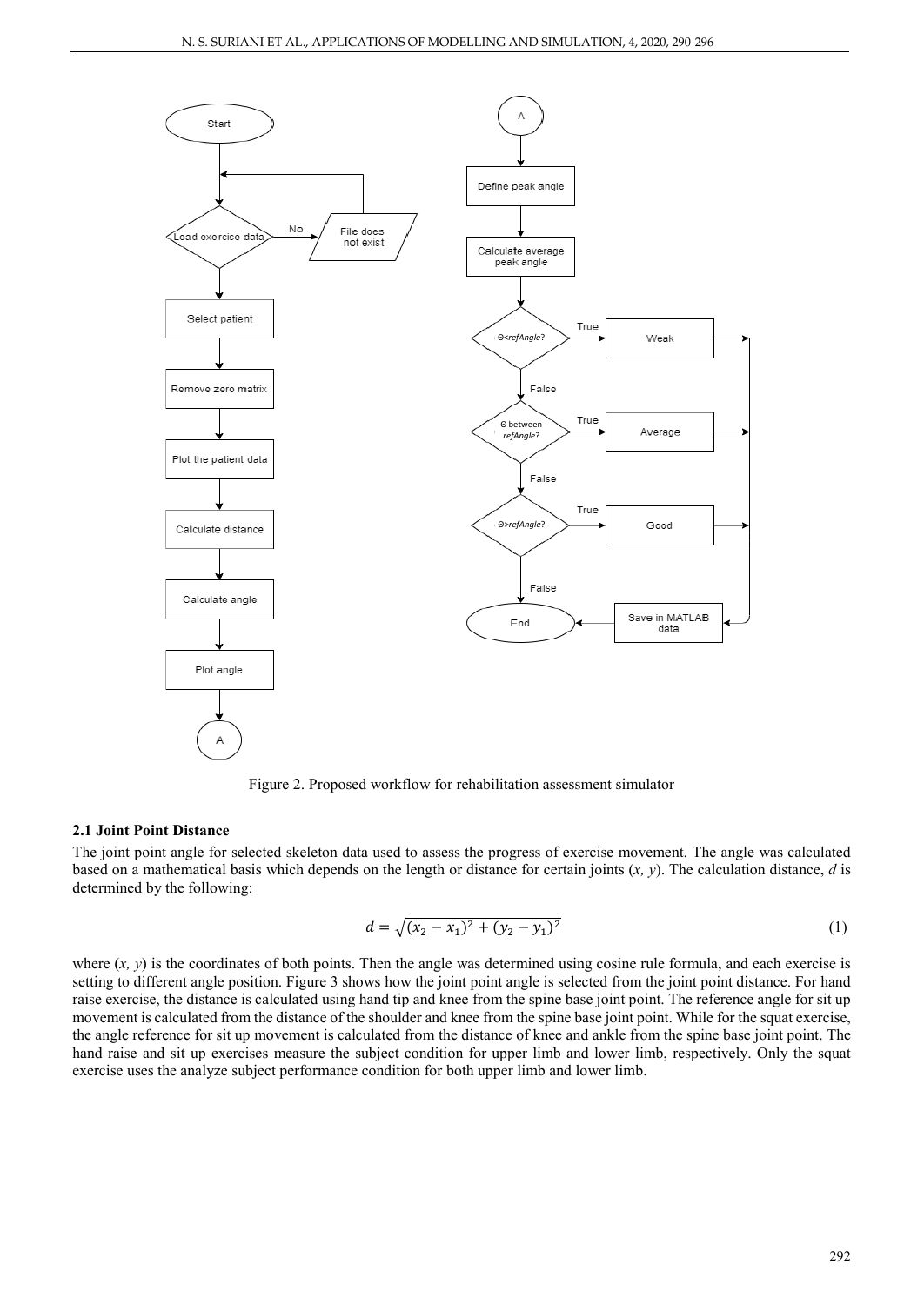

Figure 3. Reference angle for each exercise based on the joint point angle

| Type of exercises | Reference angle (refAngle)<br>(degree) | Condition      |
|-------------------|----------------------------------------|----------------|
| Hand raise        | $0 < \theta \leq 90$                   | WEAK           |
|                   | $90 < \theta \leq 120$                 | <b>AVERAGE</b> |
|                   | $120 < \theta \le 180$                 | GOOD           |
| Sit and up        | $150 > \theta \ge 180$                 | WEAK           |
|                   | $110 > \theta \ge 150$                 | <b>AVERAGE</b> |
|                   | $90 > \theta \ge 110$                  | GOOD           |
| Squat             | $140 > \theta \ge 180$                 | <b>WEAK</b>    |
|                   | $110 > \theta \ge 140$                 | <b>AVERAGE</b> |
|                   | $80 > \theta \ge 110$                  | GOOD           |

Table 1. Reference angle and assessment conditions for all exercises

# **3. RESULT AND ANALYSIS**

# **3.1 Data Collection**

The dataset is recorded using Kinect  $v^2$  at 30 fps under controlled laboratory environment for three types of exercise which are hand raise, squat, sit and up position. Then, data will be represented by 25 joint points in MATLAB software. There are twelve different subjects involves (seven males and five females) perform each of the exercises in 5 different sets of exercises. All subjects are healthy except that one male subject is a post-surgery subject.

# **3.2 Assessment System Simulation**

Table 1 shows the reference angle that has been chosen for exercise conditions during the analysis process. This reference angle has been set in the exercise code that will be calculated based on the average peaks angle. There are three different reference angles for every exercise. Every reference angle will have a specific condition. This reference angle is used to determine the patient's condition during the training. The patient needs to achieve a particular state to make sure they are fully recovered. If they do not complete a specific condition, they need to repeat this exercise for the next session.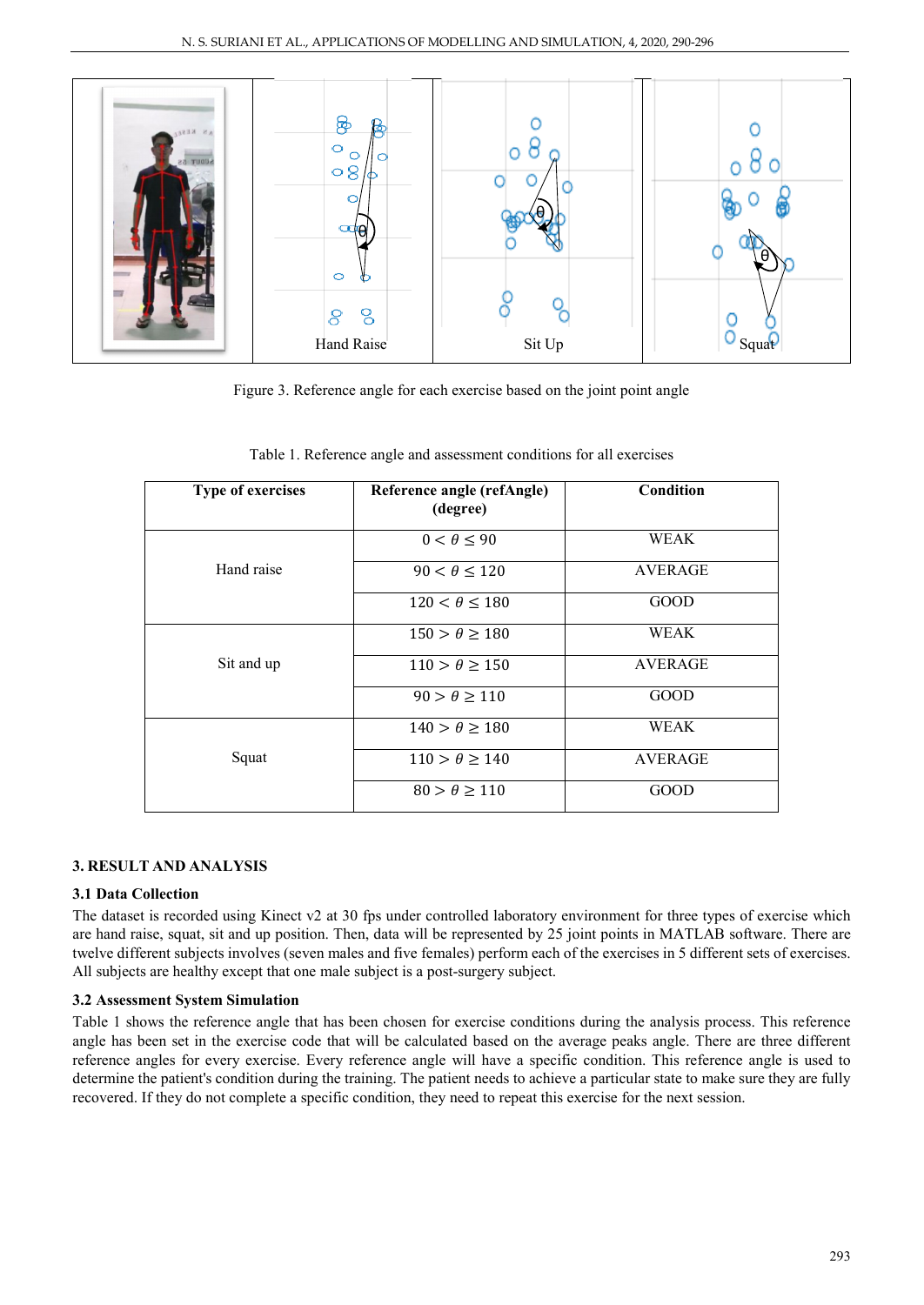

Figure 5. Assessment for sit up exercise

Figures 4-6 show samples for good, average and weak assessments on the graphical user interface (GUI). The progress or performance analysis can be monitored on a real-time basis. Each exercise is performed for 3-5 repeated sequences. Figure 4 shows the exercise simulation of the movement of the subject while doing hand raise exercise. This exercise focus on the upper limb condition. The performance analysis shows that subject performance is in good condition because the GUI indicator displays the maximum achievement of the reference angle value is more than 120 degree.

Figure 5 shows a sample of subject movement for sit up exercise. This exercise is capable of monitoring the performance conditions for the lower limb analysis. The GUI indicator displays that the overall performance conditions are on average. The reference angle for average condition achievement is between 110 and 150 degrees. Figure 6 shows a sample for subject performs in weak conditions while doing squat exercise. The accomplishment of the squat exercise used to analyze both upper and lower limb conditions. The GUI indicator displays that the overall performance conditions for this subject are weak. The reference angle for average condition achievement is above 140 degrees. Overall this system achieved the target to analyze the level of the upper limb and lower limb for the patient. Based on all experiments, 10 out of 12 subjects perform good upper limb and lower limb conditions. The differences between all healthy subjects are for squat positions. Some subject might not so familiar or unfit to perform squat positions.

This system can be one of the methods for a hospital, especially a physiotherapy department, to upgrade their system to be more flexible and more accessible. The proposed method which utilizing the joint point distance from skeleton joint manipulation can develop a low-cost simulator for rehabilitation assessment system.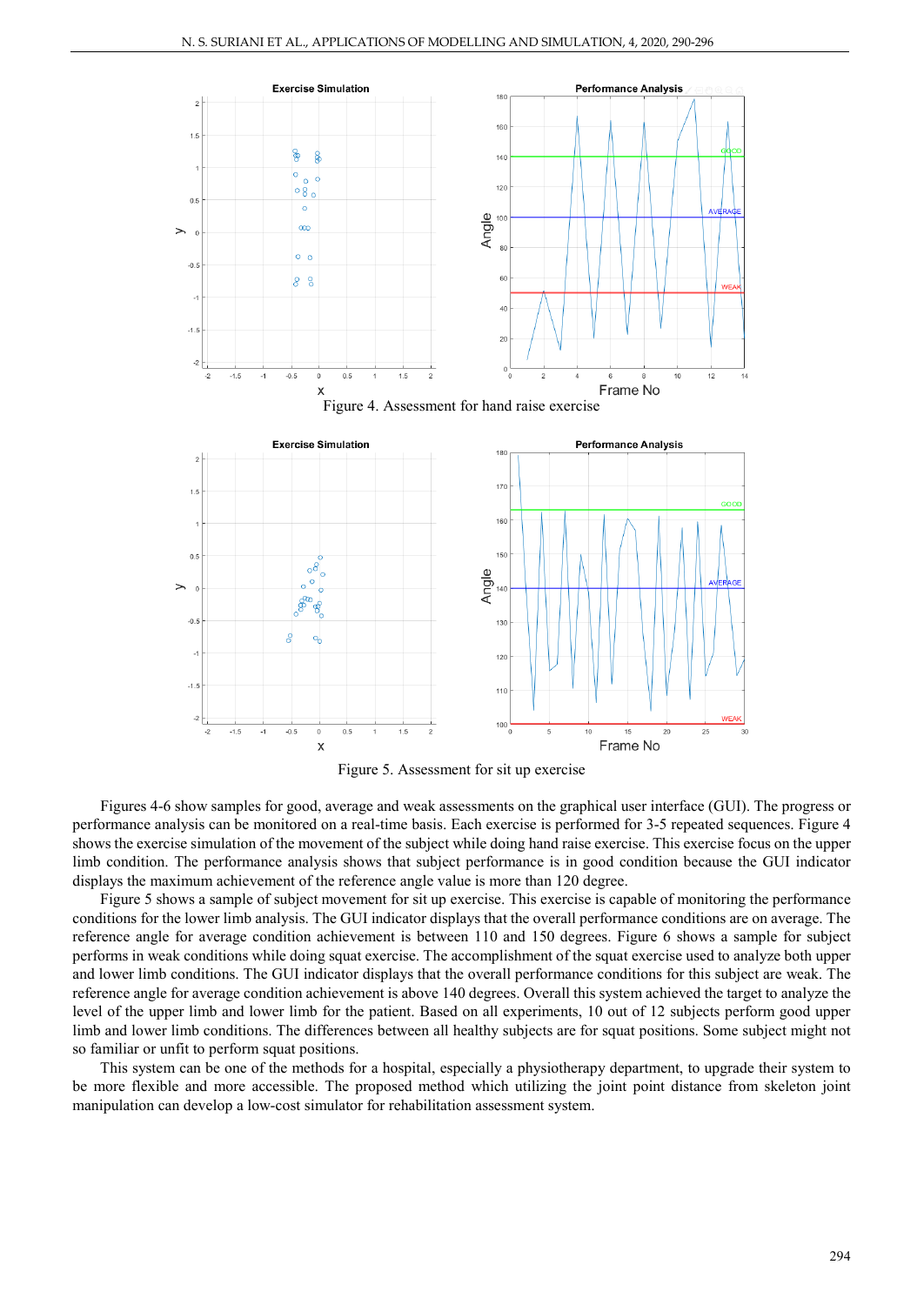

## **4. CONCLUSION**

In this paper, a simplified limb mobility evaluation for home-based rehabilitation monitoring system has been proposed. The contribution of this study is to provide an efficient solution for a limb mobility assessment. It serves to improve the individual rehabilitation training in both supervised and unsupervised environments. The simulation system results have demonstrated that the proposed joint-point distance measure is capable of reflecting the training progress of individual subject or patient. The level of assessment based on the reference angle indicator has the potential to produce low cost and low computational rehabilitation assessment system. The evaluation of training progression for different subject ability can be integrated online with expert, clinician or therapist as intuitive feedback to guide patients for maintaining high standard training quality. It can also help the clinician to track patient recovery process and limb mobility without the need for them to present at the site and observed a full training session. In future, the proposed simulation work based on the Kinect sensor will be integrated with the wearable system to improve system validity and reliability further. The metric assessment measurement will be utilized and extended using deep learning which can predict low mobility and early disease diagnosis like cardiovascular disease or stroke.

#### **REFERENCES**

- [1] World Life Expectancy, Stroke in layers. https://www.worldlifeexpentancy.com/malaysia-stroke (accessed 06.12.2019).
- [2] J. Decker, H. Li, D. Losowly and V. Prakash, Wiihabilitation: Rehabilitation of wrist flexion and extension using wiimote-based game system, *Governor's School Engineering Journal*, 2009, 92-98.
- [3] R. Anderson, *The Aftermath of Stroke: The Experience of Patients and their Families*, Cambridge: Cambridge University Press, 1992.
- [4] L. Sucar, R. Leder, D. Reinkensmeyer, J. Hernandez, G. Azcarate, N. Casteneda and P. Saucedo, Gesture therapy: A low-cost vision-based system for rehabilitation after stroke, *HEALTHINF 2008*, Portugal, 2008, 107-111.
- [5] C. Y. Chang, B. Lange, M. Zhang, S. Koenig and P. Requejo, Towards pervasive physical rehabilitation using microsoft kinect, *Proceedings of 6th International Conference on Pervasive Computing Technology for Healthcare*, San Diego, 2012, 159-162.
- [6] J. H. Carr and R. B. Sheperd, Enhancing physical activity and brain reorganization after stroke, *Neurology International Journal,* 1, 2011, 1-7.
- [7] G. Burdea, Key note address: Virtual rehabilitation-benefit and challenges, *Work Virtual Real Rehab*, 2012, 1-11.
- [8] D. G. Ortega, F. J. D. Pernas, M. M. Zarzuela and M. A. Rodrìguez, A Kinect-based system for cognitive rehabilitation exercises monitoring, *Computer Methods and Programs on Biomedicine*, 113(2), 2014, 620–631.
- [9] N. Suriani, F. A. Nor Rashid and N. Y. Yunos, Optimal accelerometer placement for fall detection of rehabilitation patients, *Journal of Telecommunication, Electronic and Computer Engineering*, 10(2-5), 2018, 25-29.
- [10] H. Zheng, N. D. Black and N. D. Harris, Position-sensing technologies for movement analysis in stroke rehabilitation, *Medical and Biological Engineering and Computing*, 43(4), 2005, 413–420.
- [11] S. Mazilu, U. Blanke, M. Hardegger, G. Troster, E. Gazit, M. Dorfman and J. M. Hausdorff, A wearable assistant for gait training and rehabilitation in Parkinson's Disease, *Proceedings of 2014 IEEE International Conference on Pervasive Computing and Communications Demonstrations*, Budapest, 2014, 135–137.
- [12] R. Bartalesi, F. Lorussi, M. Tesconi, A. Tognetti, G. Zupone and D. D. Rossi, Wearable kinesthetic system for capturing and classifying upper limb gesture, *World Haptics Conference*, Pisa, Italy, 2005, 1-2.
- [13] I. P. Jiann, W. C. Hui and J. H. Jan, Intelligent shoulder joint home-based self-rehabilitation monitoring system, *International Journal of Smart Home*, 2013, 395–404.
- [14] B. H. Dobkin, X. Xu and M. Batalin, S. Thomas and W. Kaiser, Reliability and validity of bilateral ankle accelerometer algorithms for activity recognition and walking speed after stroke, *Stroke*, 42, 2011, 46– 50.